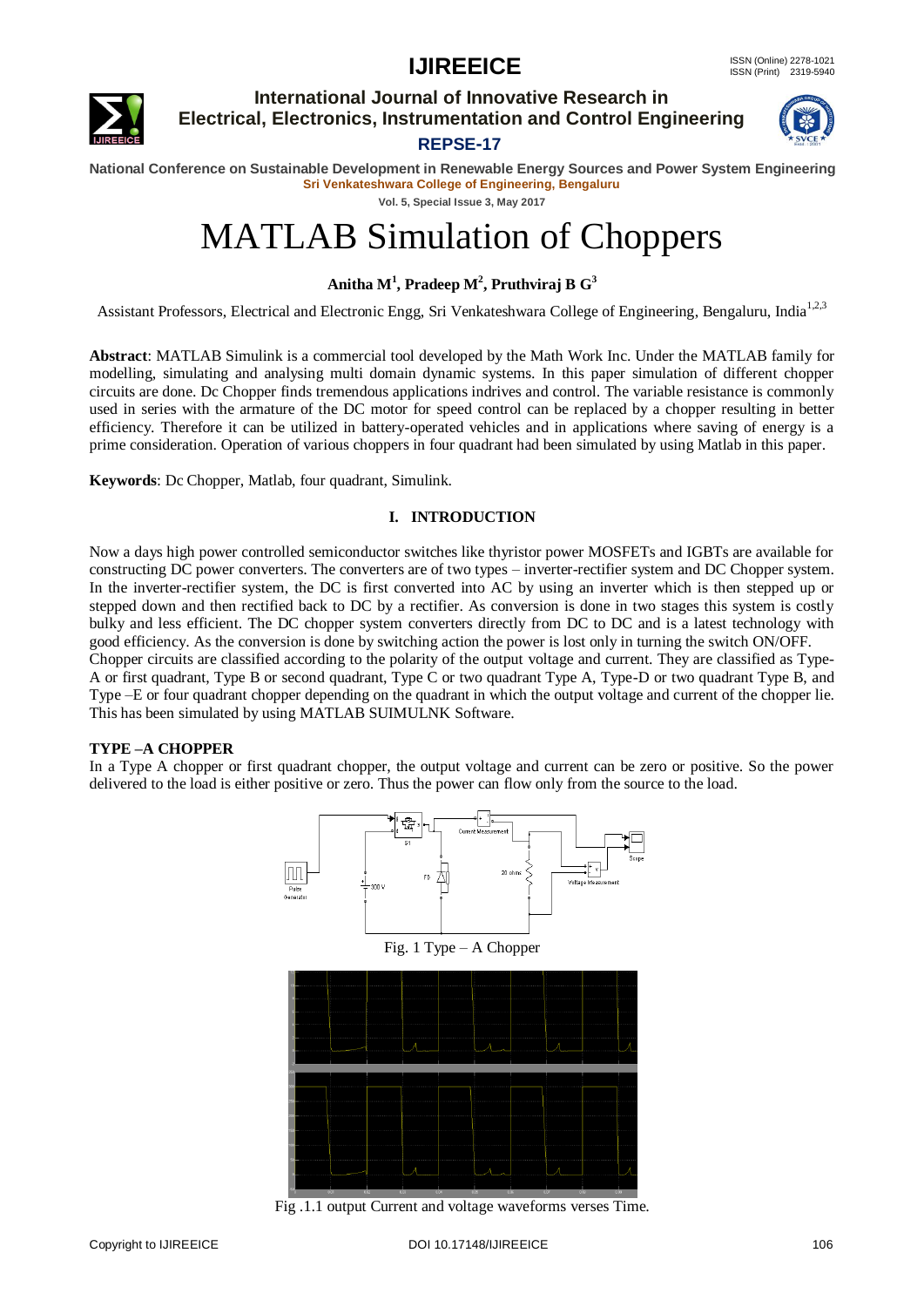

## **International Journal of Innovative Research in Electrical, Electronics, Instrumentation and Control Engineering REPSE-17**



#### **National Conference on Sustainable Development in Renewable Energy Sources and Power System Engineering Sri Venkateshwara College of Engineering, Bengaluru**

**Vol. 5, Special Issue 3, May 2017**

The circuit model of a type A chopper containing a dc supply of 300 V, pulse generator, MOSFET switch, freewheeling diode and resistive load. The parameters are set for the pulse generator are as followers: Amplitude- 5, period – 0.02s, Pulse width-50% and phase delay -0 S. The output voltage is 300 V when the switch is closed and is zero when the switch is open. The output voltage and current waveforms obtained after simulating the model are shown in fig 1.1. It can be observed that current and voltage are positive and zero. He peak magnitude of the current is 15A and that of voltage is 300 V. As the output voltage is less than input voltage this chopper is known as step down chopper.

## **TYPE –B CHOPPER**

In a type –B chopper, the output voltage is positive or zero, whereas the output current is zero or negative. The output power is negative in Type – B chopper. It implies that the power is delivered from the load to the source. The load must contain a DC source, that is a battery or a DC motor. The voltage across the load is V out  $=E+(iRL \text{ di/dt})$ , which is always greater than the source voltage. So, this chopper is a step up chopper. Figure 2 shows a model of a Type – B chopper containing 120 V DC source, pulse generator and a diode Mosfet Switch with load inductance of 5mH, resistance 1Ω along with the battery of 50V. The output voltage varies form 0V to 50 KV and the output current varies form 0 to -100A. Thus the power delivered to the load is negative in this chopper circuit. Also, it is clear from the circuit that diode D will allow the current flow only from the load to source. The average output voltage of the chopper depends on the duty cycle of the switch.



Fig .2.1 output Current and voltage waveforms verses Time.

## **TYPE – C CHOPPER**

The Type – C chopper is a two quadrant chopper. In this chopper the output voltage is positive or zero whereas the output current can be either negative or positive. Type-A and Type – B choppers in parallel. A model of Type – C is shown in figure – 3. For this model, the input supply is 250V; load consists of 1mH inductance,  $5\Omega$  resistance, and 125 V battery; and two MOSFET switches S1 and S2 and used along with two diodes as can be observed in fig. 3. The parameters set for the Gate Pulse blocks are as follows For G1: Amplitude-5, period -0.01s, pulsewidth-50%, and phase delay - 0 s; and for G2:Amplitude-5, period -0.01s, pulsewidth-50%, and phase delay - 0.005s.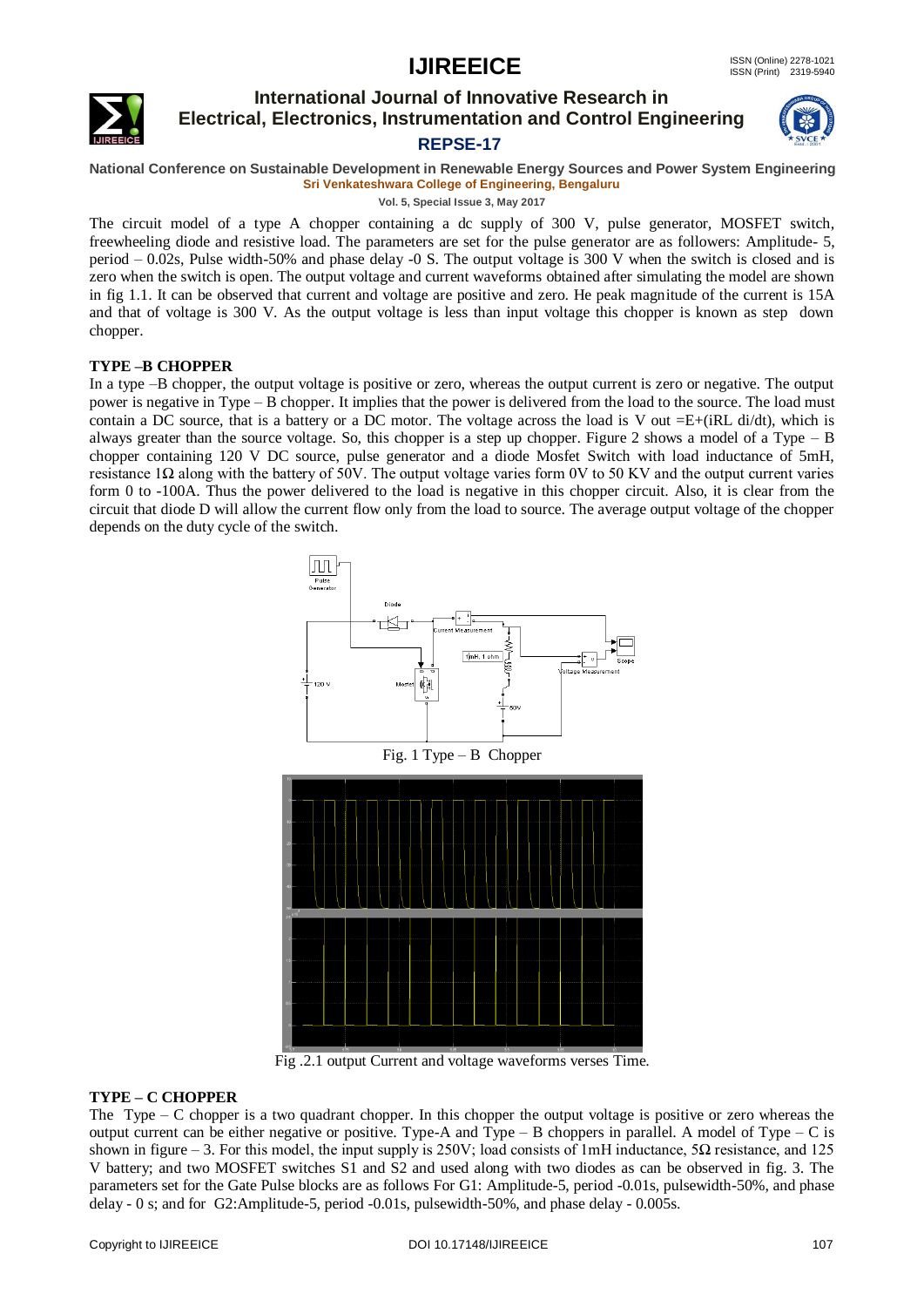

## **International Journal of Innovative Research in Electrical, Electronics, Instrumentation and Control Engineering REPSE-17**



**National Conference on Sustainable Development in Renewable Energy Sources and Power System Engineering Sri Venkateshwara College of Engineering, Bengaluru**

**Vol. 5, Special Issue 3, May 2017**

In this chopper. In this chopper when switch S1 is on current flows from source to load and when switch S2 is ON, current flows from load through switch S2. Thus load current can be positive or negative but load voltage remains positive. Switches S1 and S2 should not be turned on simultaneously as this would result in short circuit of the input supply. This chopper can be used for DC motor control and regenerative braking. The output voltage varies from 80V – 170V. When the output current is positive, the power delivered to the load is positive and when the output current is negative, the power delivered to the load is negative.



Fig .3.1 output Current and voltage waveforms verses Time.

## **TYPE D CHOPPER**

In Type –D or two quadrant Type – B chopper, the output current is positive or zero whereas the output voltage can be either positive or negative depending upon the duty cycle of the chopper.



Fig. 4. Type - D Chopper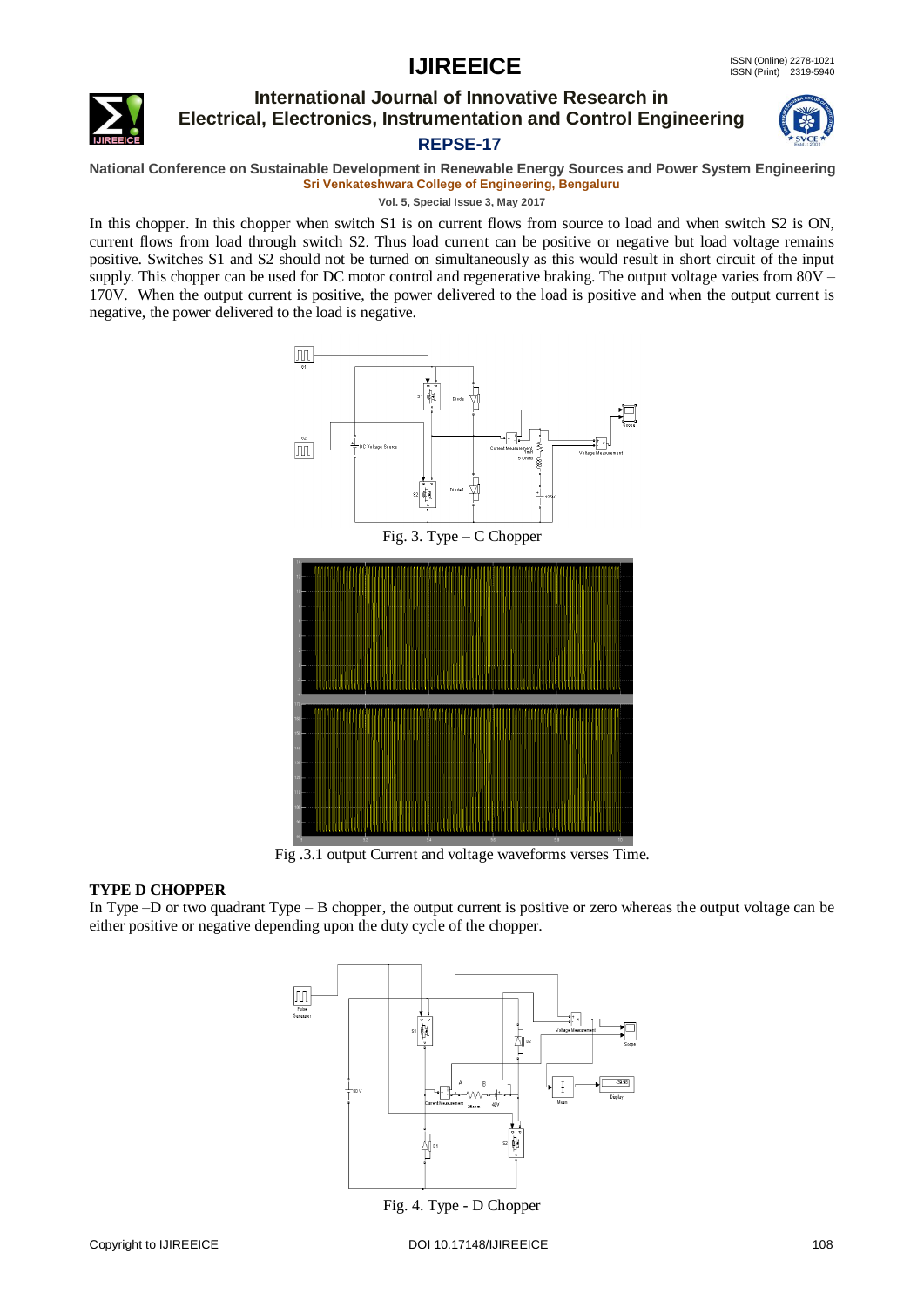

## **International Journal of Innovative Research in Electrical, Electronics, Instrumentation and Control Engineering REPSE-17**



**National Conference on Sustainable Development in Renewable Energy Sources and Power System Engineering Sri Venkateshwara College of Engineering, Bengaluru**



Fig .4.1 output Current and voltage waveforms verses Time.

The model of a type – D chopper contain a DC source of 80V, MOSFET switches S1 and S2, diodes D1 and D2, a load of 25Ω,40V, pulse generator and measurement blocks is shown in Fig. 4. The paramaters set for Gate Pulse block are as follows: Amplitude – 5, perod-0.02s, pulse width – 80%, and phase delay 0s. When switch S1 and S2 are On, current flows from A to B as be seen from figure 4.1.

## **TYPE E CHOPPER**

The Type –E chopper is a four quadrant chopper in which the output voltage as wel as current can be either positive or negative. The chopper can operate in all four quadrants. For the first quadrant operation Switch S1 is operated, S4 is kept ONand S3 and S2 are kept OFF. When S1is ON, The output voltage is equal to the supply voltage and the load current increases. If S1 is OFF, then the load current decreases gradually due to the inductive load. For the second quadrant operation,Switch S2 is operated with all other switches, i.e., S2,S3, and S4, kept OFF. When S2 in ON, the current in the load flows in negative direction and the load inductor stores energy and when it is OFF, the energy stored in the load inductor is discharged through diodes D1 and D4. As the load voltage is positive and the current is negative the chopper operates in the second quadrant. Also in this case, the load voltage is higher than the supply voltage.For the third- quadrant operation switch S3 is operated, S1 and S4 are kept OFF, and S2 is kept ON and the polarity of the load battery is reversed. When S3 is ON load s connected to the source leading to negative load voltage and current. When switch S3 is OFF, the negative current flows negative current flows through switch S2 and diode D4. For the fourth quadrant load battery is reversed. When S4 is ON, positive current flows through the load and when it is OFF,the load discharges the current through diodes D2 and D3. In this case the load voltage is negative and the load current is positive. Therefore any type of chopper can be realized by Type – E chopper. Figure 5 shows the four quadrants and operation



A Model of Type –E chopper containing four Mosfet switches( S1, S2, S3, and S4), Four diodes (D1, D2, D3, and D4), 230 V DC Supply, pulse generators( G1,G2), R-L-E load for 5Ω, 5H and -190V, and measurement blocks is shown in the figure 6. In order to operate this chopper in the fourth quadrant, S1 and S3 are turned OFF by setting the amplitude